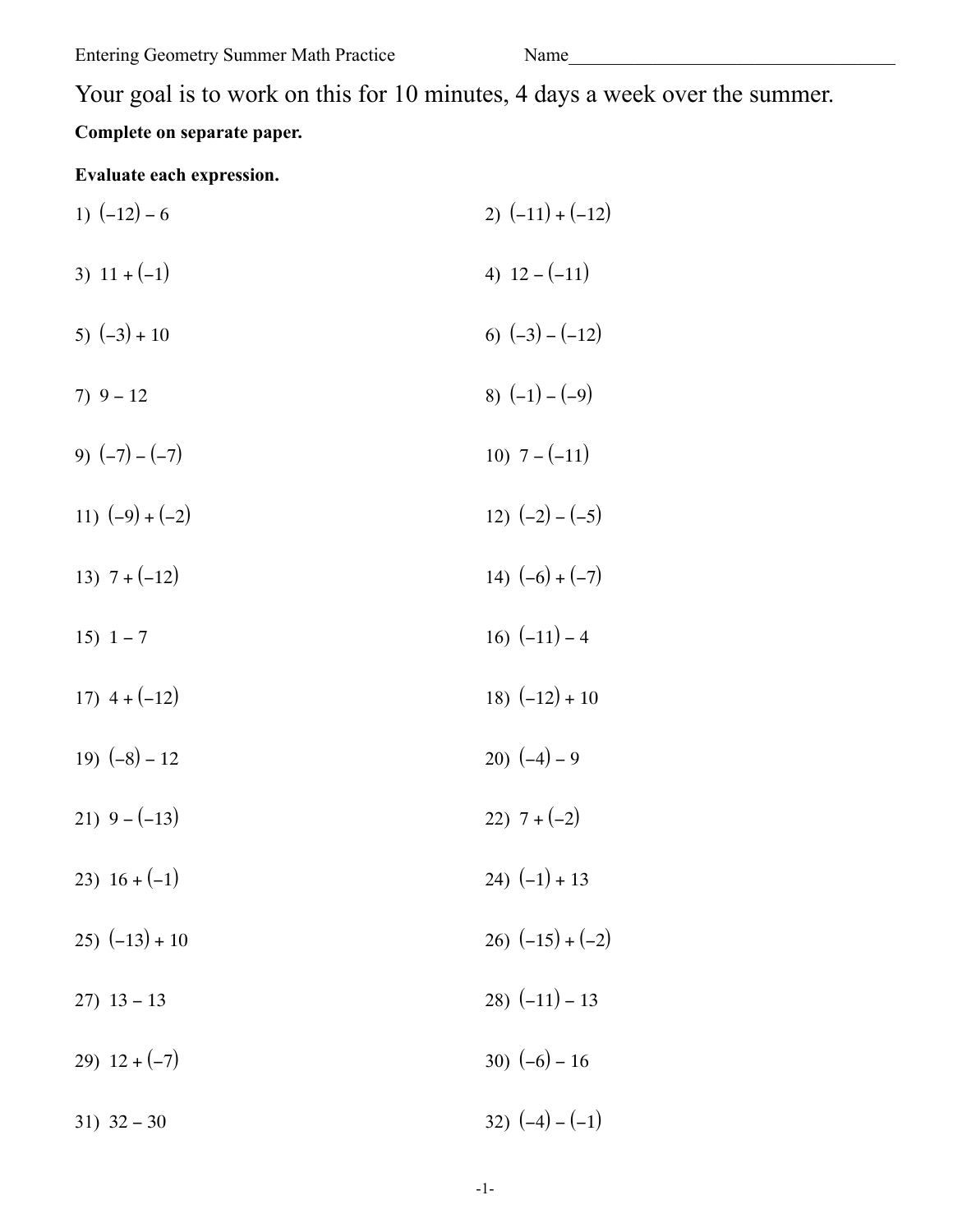| 33) $2 + (-37)$               | 34) $44 + (-21)$               |
|-------------------------------|--------------------------------|
| $35) (-14) + 47$              | 36) $13 - (-35)$               |
| $37) (-29) - 7$               | 38) $(-44) + 32$               |
| 39) $(-10) - 29$              | 40) $9 - 30$                   |
| 41) $(-5) - (-2) - 1$         | 42) $(-4) - 1 - (-4)$          |
| 43) $1 + (-8) - (-8)$         | 44) $6 + (-6) - (-5)$          |
| 45) $7 + (-8) - (-8)$         | 46) $(-8) + (-1) + (-8)$       |
| 47) $2 - 3 - 5$               | 48) $(-8) - (-2) - 4$          |
| 49) $(-8) - 6 - 4$            | 50) $(-1) - (-3) + 6$          |
| 51) $(-1) + (-4) - 3$         | 52) $(-13) + 7 - (-10)$        |
| 53) $(-3) + 12 + (-15)$       | 54) $7 + 9 - (-14)$            |
| 55) $(-16) - (-6) + (-9)$     | 56) $11 - (-5) - (-3)$         |
| 57) $4-(-6)+(-6)$             | 58) $(-2) - 7 - (-10)$         |
| 59) $3 + (-14) + 9$           | 60) $12 + 2 + (-6)$            |
| 61) $(-12) + 6 - 8 + 11$      | 62) $(-7) - (-11) + 7 + (-10)$ |
| 63) $8 + (-4) + (-7) - (-3)$  | 64) $(-1) + (-4) + (-10) + 6$  |
| 65) $3 + 3 + (-10) - (-1)$    | 66) $(-8) - (-6) + 1 + (-7)$   |
| 67) $(-6) + (-4) + 12 - (-2)$ | 68) $(-6) - 6 - (-3) - (-4)$   |
| 69) $11 - (-4) - (-1) + 4$    | 70) $10 + 2 - 3 - 5$           |
|                               | $-2-$                          |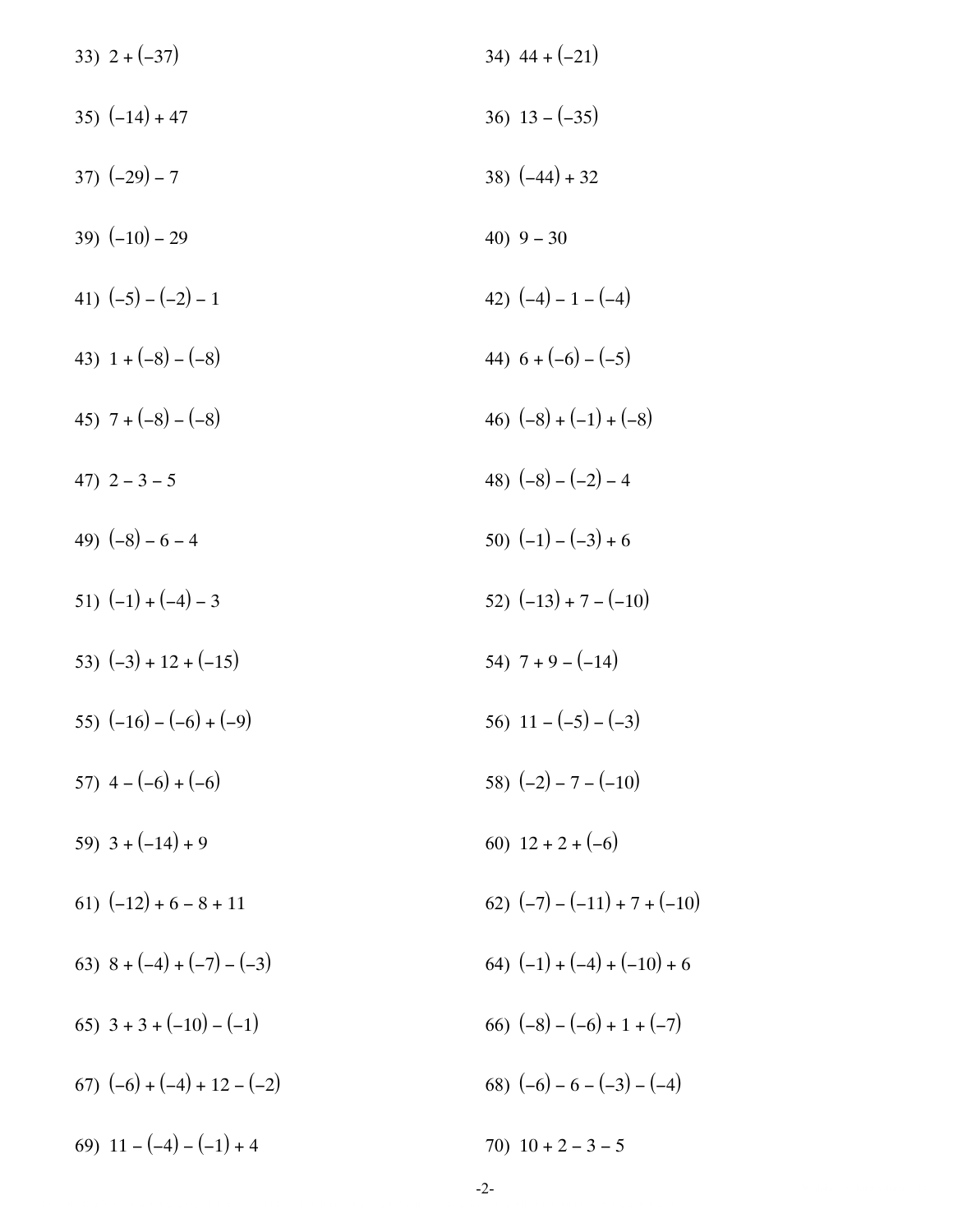| $71) -2 + 3 + 4$                      | 72) $(5-4) -2$                             |
|---------------------------------------|--------------------------------------------|
| 73) $(3 + 1) \cdot -5$                | 74) $(10 - -5) \div -5$                    |
| $75) -2 \cdot -5 - 2$                 | $76)$ 7 + 8 - -5                           |
| 77) $2(-7-7)$                         | $78) -8 + 7 - 3$                           |
| 79) $(15 \cdot 2) \div (-7 + 10)$     | 80) $(-15 \cdot 3) \div -9$                |
| 81) $8 \div (-2 - 6) \cdot -9$        | $82) -7 -7 - 1 - 1$                        |
| 83) $2 - 3 + 4^2$                     | 84) $(-3)^3 - (5 - -6)$                    |
| 85) $4(6 - 7 - 7)$                    | 86) $(-20 + 4 + 8) \div 2$                 |
| 87) $5(-7 + 6 + 6 - 4)$               | 88) $(-16 \cdot 2 \cdot 2) \div 8 \cdot 4$ |
| $89) -4 + 6 + 3 + -1 - 6$             | 90) $4^2 - -5(7 - 6)$                      |
| 91) $(17 - 3 - (-11 - 7)) \div 6$     | 92) $-7 \div (-9 - -4 - (3 - 7))$          |
| 93) $(-4 - -9) \cdot (-4 - 5) \div 3$ | 94) $8 \cdot (-12 - -4) \div (8 - 9)$      |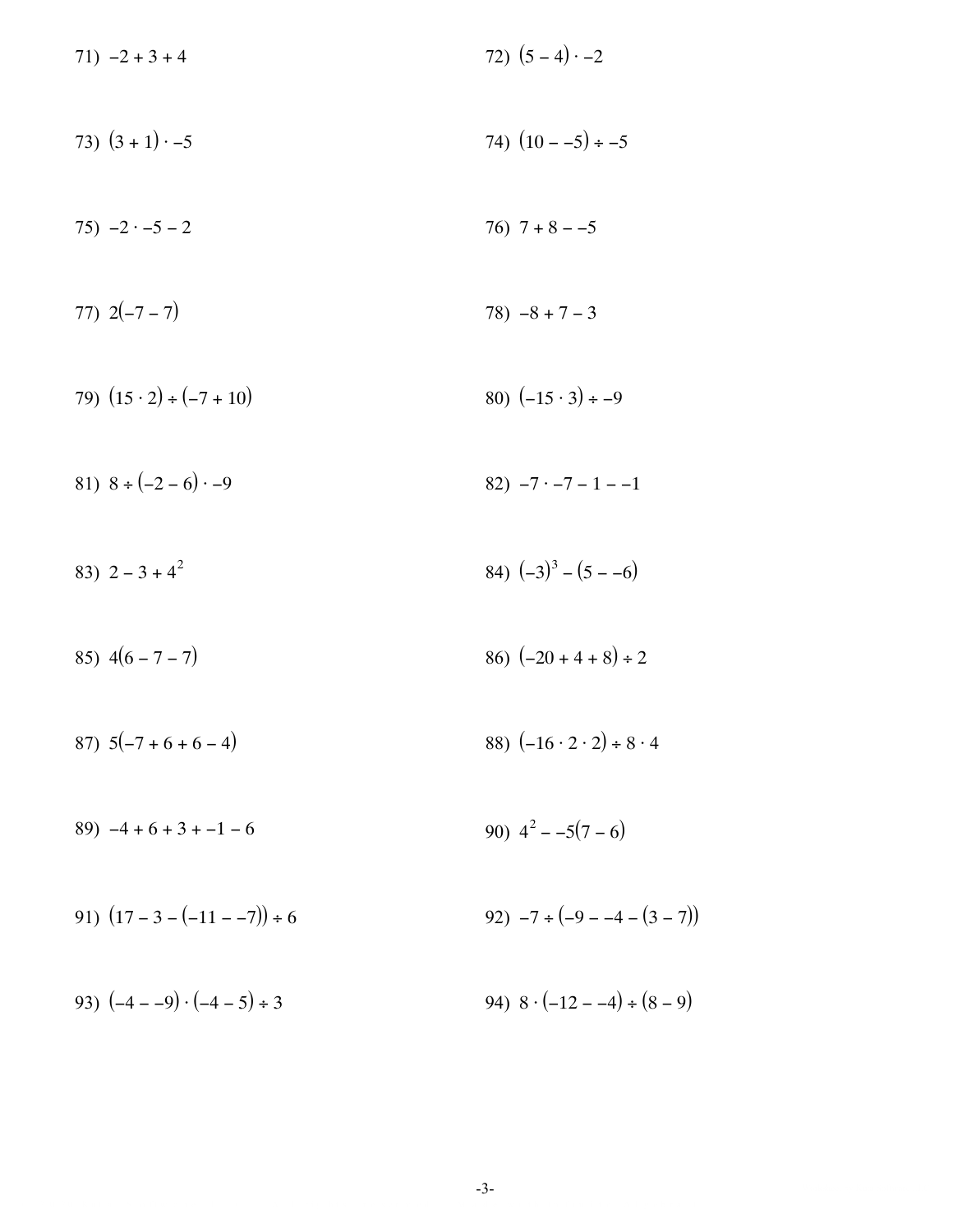## Evaluate each using the values given.

95) 
$$
m + 2p
$$
; use  $m = 7$ , and  $p = 7$ 

97) 
$$
q \cdot p \div 2
$$
; use  $p = -2$ , and  $q = 7$ 

99) 
$$
y(y + x)
$$
; use  $x = 4$ , and  $y = -1$ 

101) 
$$
z^2y
$$
; use  $y = -2$ , and  $z = -1$ 

103) 
$$
y \div 4 + x - x
$$
; use  $x = -4$ , and  $y = -4$ 

105) 
$$
y \cdot z \div 6 - y
$$
; use  $y = -4$ , and  $z = -6$ 

107) 
$$
(c(-4 + b)) \div 3
$$
; use  $b = -9$ , and  $c = -9$ 

109)  $z(x - (6 - 8))$ ; use  $x = 4$ , and  $z = -6$ 

96) 
$$
q - pq
$$
; use  $p = -7$ , and  $q = -1$ 

98) 
$$
p - (-2 - m)
$$
; use  $m = -7$ , and  $p = 8$ 

100) 
$$
z + x^3
$$
; use  $x = -1$ , and  $z = -7$ 

102) 
$$
10 + x + y
$$
; use  $x = -10$ , and  $y = 10$ 

104) 
$$
x - x - (-6 - z)
$$
; use  $x = -8$ , and  $z = 6$ 

106) 
$$
c \div 6 + b^2
$$
; use  $b = 10$ , and  $c = -6$ 

108) 
$$
j + h + h + k
$$
; use  $h = 6$ ,  $j = 3$ , and  $k = 2$ 

110) 
$$
j + kh - k
$$
; use  $h = 4$ ,  $j = 4$ , and  $k = 6$ 

#### Simplify each expression.

111)  $k-3+k-1$ 112)  $-3p - 5p$ 

- 114)  $2r + 4r$ 113)  $2n - 11n$
- 115)  $n + 12 6$ 116)  $-10k - k$
- 117)  $4 + 2x + 4x 12$ 118)  $-7x - 4x$
- 119)  $n + 3 + 1 + 3n$  $120) -8m - 7m$
- 121)  $(m-4) \cdot 12$ 122)  $5x(1 + 2x)$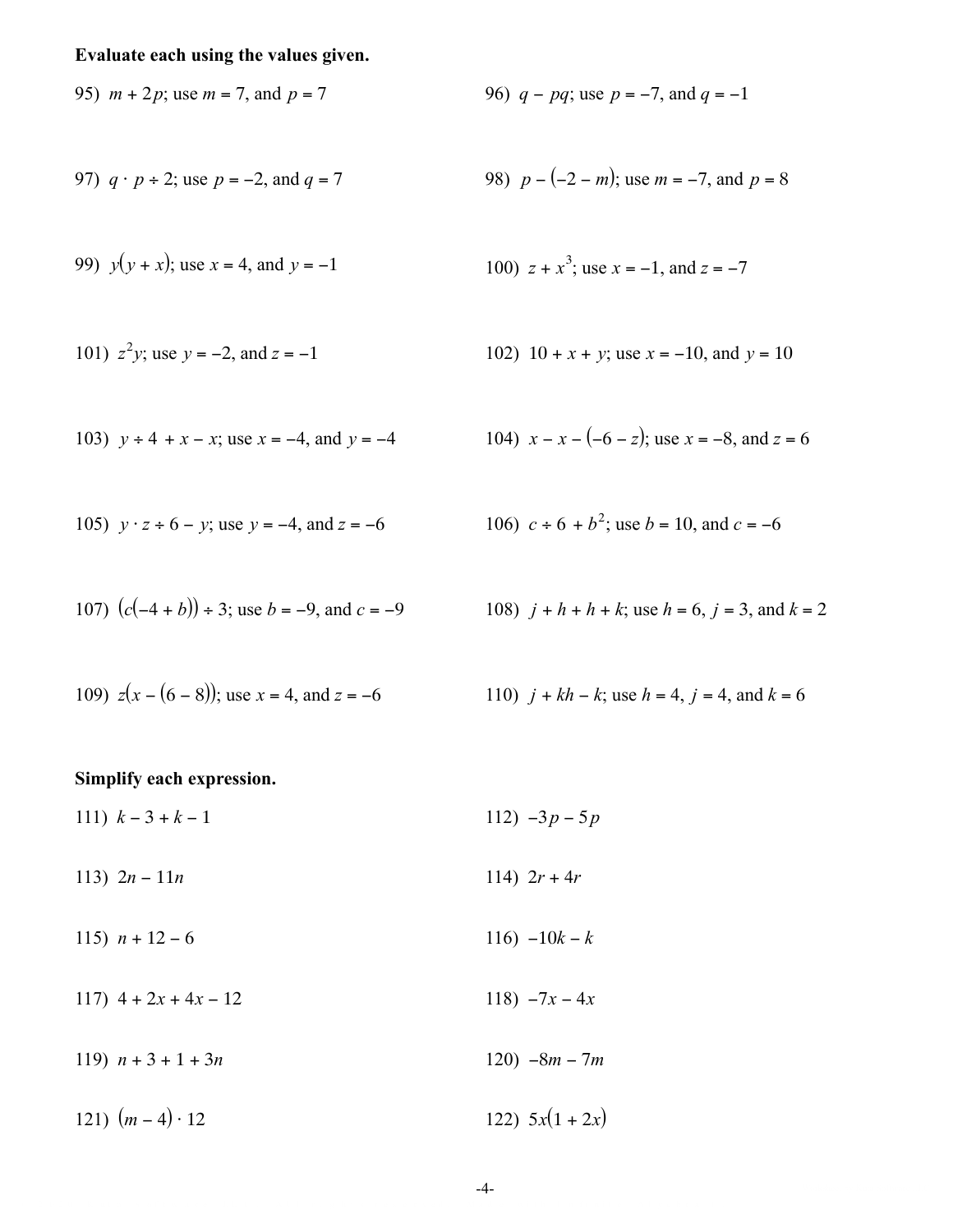| 123) $-4(9v + 12)$                      | 124) $2r(1 - 7r)$                            |
|-----------------------------------------|----------------------------------------------|
| 125) $(x + 2) \cdot -11$                | 126) $5x(7-10x)$                             |
| 127) $(-2x+10)$ $-11x$                  | 128) $9(-2-3p)$                              |
| 129) $5p(11p-10)$                       | $130) -10(k + 11)$                           |
| 131) $-2(10a - 2) + 9$                  | 132) $2(-4a-2)-7$                            |
| 133) $2(x-12)+1$                        | 134) $(8x + 12) \cdot -8x - 11x^2$           |
| 135) $5(-m+9)-6$                        | 136) $10(5n - 12) - 8$                       |
| 137) $(n-6)\cdot -5-8$                  | 138) $-3 + 8(-2k + 5)$                       |
| $139) -10n^2 + 9n(-2 - 2n)$             | 140) $(-5 + 6m) \cdot 5 - 10$                |
| 141) $11(-5k + 7) - 5k(-9k - 10)$       | 142) $(1-5a) \cdot -5 + (10a + 4) \cdot -3a$ |
| 143) $7(1 - 8m) + (-10m - 1) \cdot 3m$  | 144) $(2x-12) \cdot -12 + 6x(12x-3)$         |
| $145) -2(10b + 3) - 11(7 - 3b)$         | 146) $(7n + 7) \cdot 4n - n(1 - 4n)$         |
| $147) -9(3b + 3) + (5b - 7) \cdot -10b$ | $148) -10x(1 + 5x) - 4x(11 + 10x)$           |
| 149) $-7(1+2k) + (k+4) \cdot 10k$       | 150) $(1-5a) -9a - a(10a + 2)$               |
|                                         |                                              |

## Solve each equation.

 $151) -1 - 4x = -29$ 152)  $-9 = -8 + \frac{r}{9}$ 

153)  $140 = -7(-5 + k)$ 154)  $5 + 5x = -75$ 

155)  $\frac{x+12}{7} = 3$ 156)  $\frac{x}{3} + 3 = 8$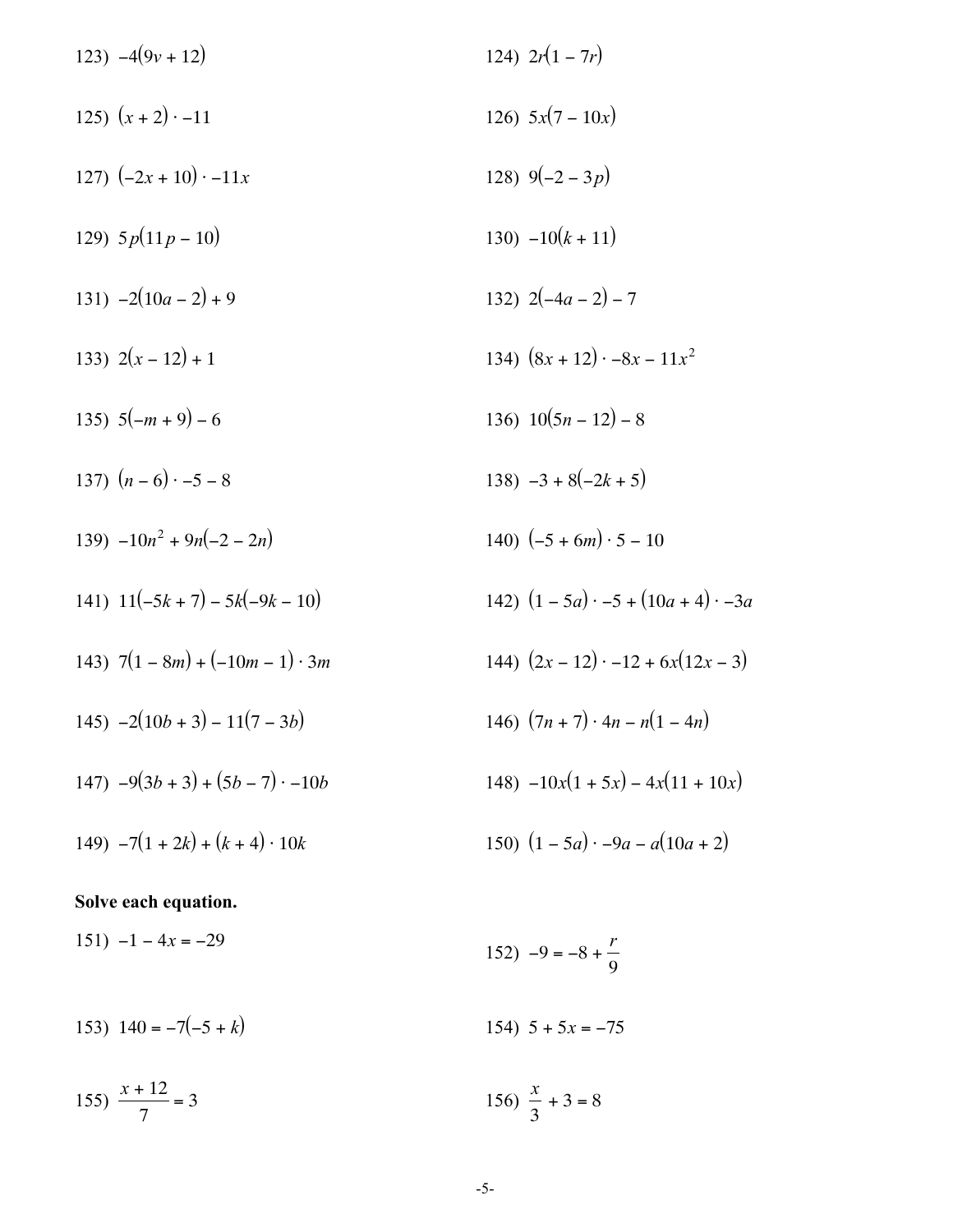157) 
$$
10 + \frac{n}{20} = 11
$$
  
\n158)  $\frac{-6 + x}{4} = 0$   
\n159)  $11 + \frac{x}{4} = 14$   
\n160)  $-184 = 6 + 10m$   
\n161)  $-6 = -10b + 8b$   
\n162)  $7 = -4x - 3x$   
\n163)  $1 - 3a + 7a = 25$   
\n164)  $1 - 4n + 5n = 9$   
\n165)  $-113 = 6 + 7(v - 7)$   
\n166)  $161 = 7(3x + 8)$   
\n167)  $-180 = -3(7b - 10)$   
\n168)  $126 = 4(7 - 8x) + 2$   
\n169)  $-88 = -4(8r - 8) - 8(3 + 8r)$   
\n170)  $3(x + 10) - 2(1 - 10x) = 97$   
\n171)  $24 = 8(m - 6) + 4(10m + 6)$   
\n172)  $-68 = 8(-5a - 1) - 10(10a + 6)$   
\n173)  $2 - 10n = -7 - 9n$   
\n174)  $8 + 8x = 11 + 8x$   
\n175)  $x + 6 = 2x$   
\n176)  $-8p - 4 + 7 = 3 + 3p + 5p$   
\n177)  $5(7b + 2) = -b + 10$   
\n178)  $-3(7x + 3) = 39 + 3x$   
\n179)  $-(5b + 2) = -47 + 4b$   
\n180)  $-9 + 6a = -(a + 2)$   
\n181)  $8(2 - 10p) = 8(-7p - 10)$   
\n182)  $4(3n + 4) = 8(n - 5)$   
\n183)  $(9p^2 + 7p^2) + (-6 + 5p^3)$   
\n184)  $7 - 8(2v - 5)$ 

 $-6-$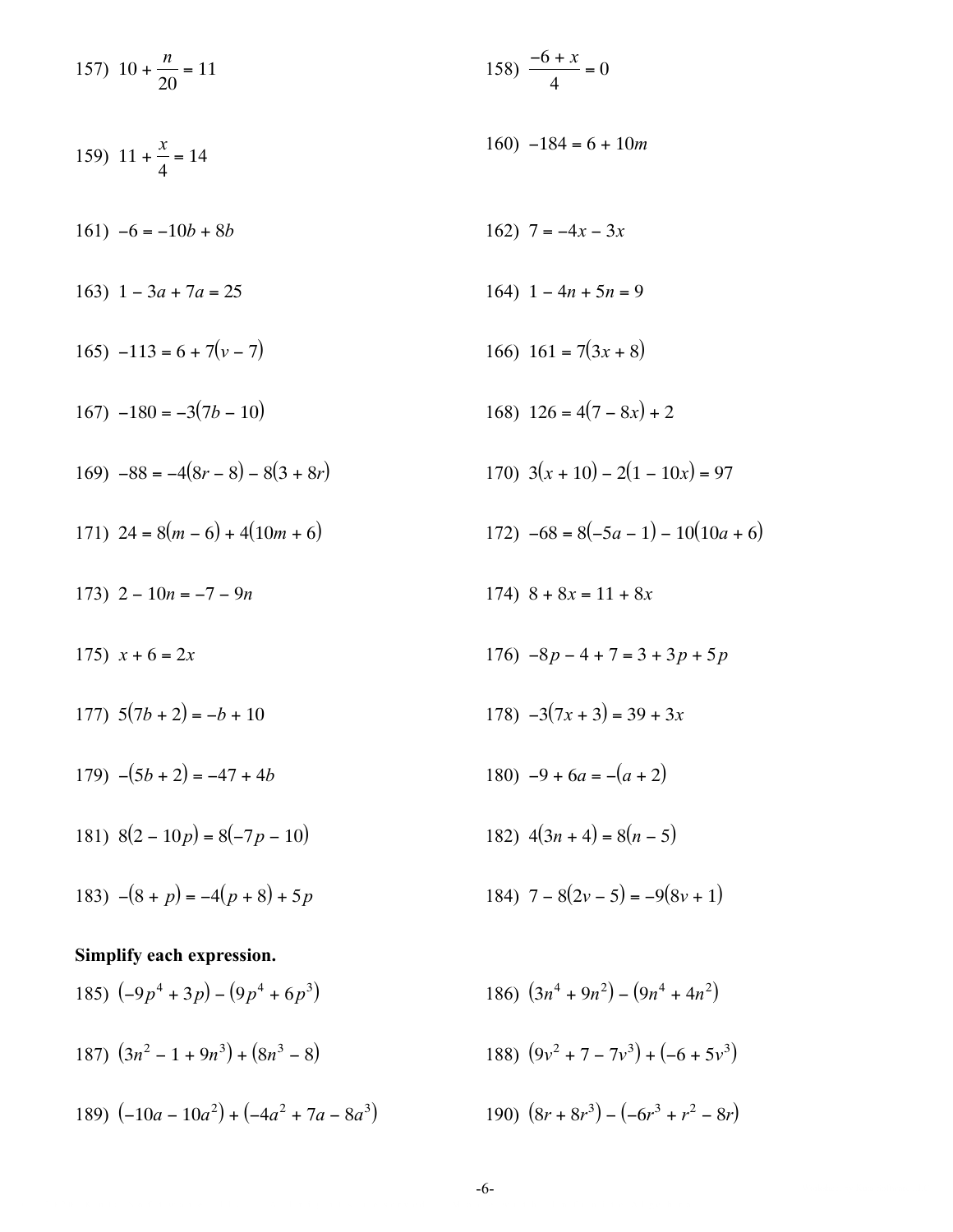191) 
$$
(2p^3 + 10p^4 + 4) + (9p^2 + 9p^3 + 9)
$$
  
\n192)  $(-5p^3 - p^2 + 2) + (-3p^4 + 4p^2 + 6)$   
\n193)  $(3x^4y^3 + 2xy^3) - (-4xy^3 + 6x^4y^3)$   
\n194)  $(2m^3 + 8m^3n^4) - (-4m^3 + 10m^3n^4)$   
\n195)  $(-6x^3y + 3x) + (-5x - 9x^3y + 3y^4)$   
\n196)  $(-4y^4 - 3x^3y) + (4xy + x^3y + 8y^4)$   
\n197)  $(-6x^4y^2 + 3y^2 + 7xy^2) - (10x^2y - 8x^4y^2 + 4y^2)$   
\n198)  $(-5m^4n - 4mn^2 + 9n^3) - (-n^3 + 5m^4n + 3mn^2)$ 

#### Find each product.

199)  $2(-7x-8)$ 200)  $7(-8k + 1)$ 

- 201)  $5(-x-4)$ 202)  $7r(-6r-4)$
- 204)  $-4(-7x^2 x 5)$ 203)  $-4n(-4n^2+4n-4)$
- 205)  $-4(-4x^2 2x 1)$ 206)  $4n^3(-8n^2-3n-4)$
- 207)  $(-2b + 2)(-4b + 5)$ 208)  $(6r-4)(-2r+3)$
- 210)  $(-3n-4)(3n-2)$ 209)  $(-5b+6)(5b+1)$
- 211)  $(8x-1)(-5x^2+8x+6)$ 212)  $(-6n - 1)(4n^2 + 8n + 6)$
- 214)  $(2 + 7v)(2 7v)$ 213)  $(6k - 7)(6k + 7)$
- 215)  $(3k+5)^2$ 216)  $(5x-3)^2$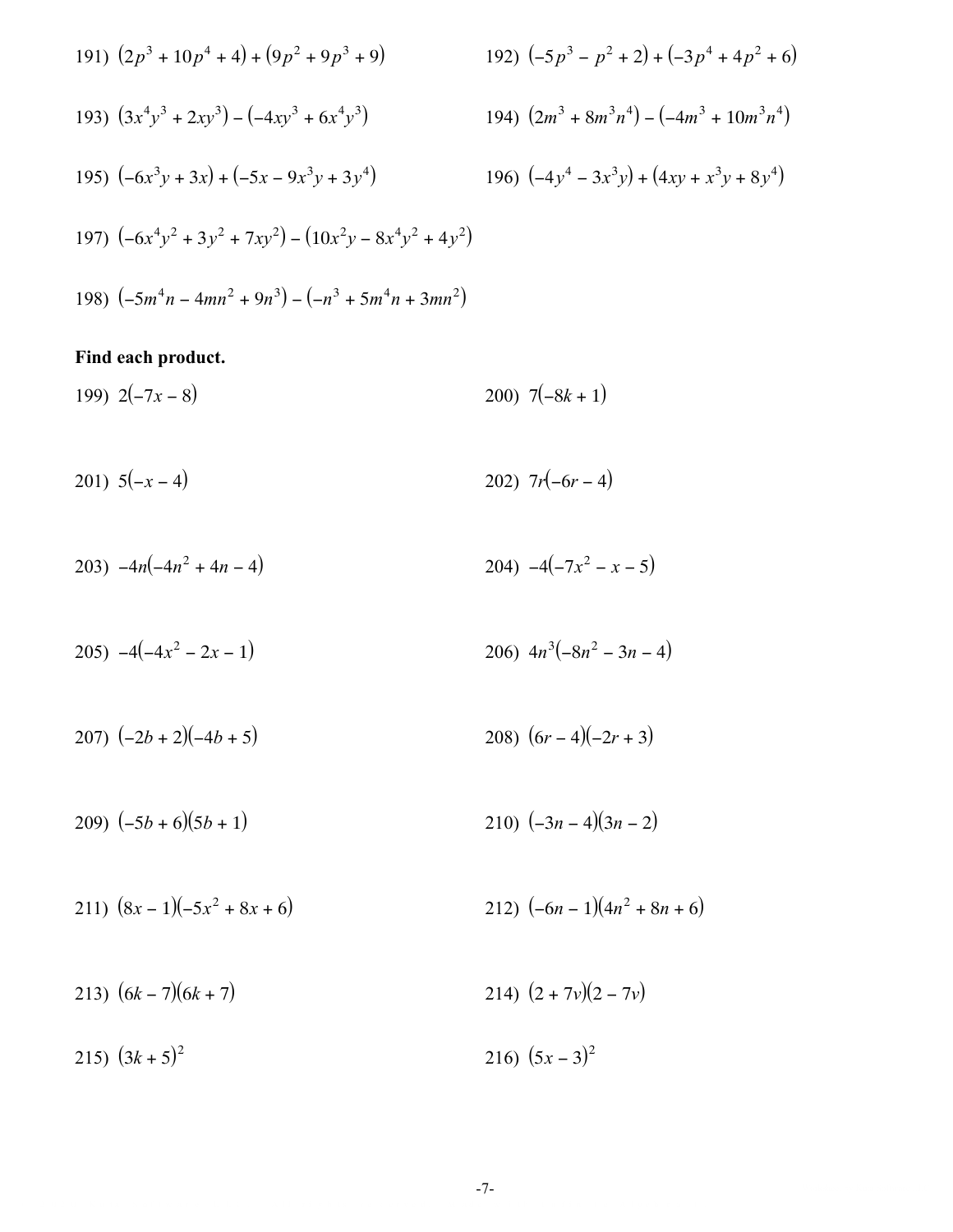# Factor the common factor out of each expression.

217) 
$$
-16r^3 - 20
$$
  
\n218)  $-72n^4 + 27n^3$   
\n219)  $-30 - 80v + 90v^2$   
\n220)  $2p^9 + 3p^6 + 2p^4$   
\n221)  $20x^3 + 30x^4 - 10x^5 + 10x^7$   
\n222)  $-40x^6 - 24x^5 - 72x + 40$   
\n223)  $5n^3m^2 - 2n^2$   
\n224)  $24 - 28xy$   
\n225)  $20ab^2 - 12a^2 + 8$   
\n226)  $-4x^5y^7 + 8x^6y^2 + 24x^4y^3$   
\nFactor each completely.  
\n227)  $k^2 + 7k - 8$   
\n228)  $x^2 + 7x$   
\n229)  $m^2 + 15m + 36$   
\n230)  $x^2 + 8x + 7$   
\n231)  $x^2 - 5x - 14$   
\n232)  $x^2 + 4x$   
\n233)  $a^2 + 4a + 36$   
\n234)  $a^2 + 9a$   
\n235)  $n^2 - 2n - 120$   
\n236)  $x^2 + 3x$   
\n237)  $n^2 + 3n - 70$   
\n238)  $x^2 - 11x$   
\n239)  $x^2 + x - 30$   
\n241)  $n^2 - 8n$   
\n243)  $x^2 - 6x - 40$   
\n244)  $b^2 - 9b + 20$   
\n245)  $p^2 - 5p - 36$   
\n246)  $x^2 - 4x - 60$   
\n247)  $x^2 + 20x + 96$   
\n248)  $n^2 - 12n + 35$   
\n249)  $v^2 + 2v - 14$   
\n250)  $n^2$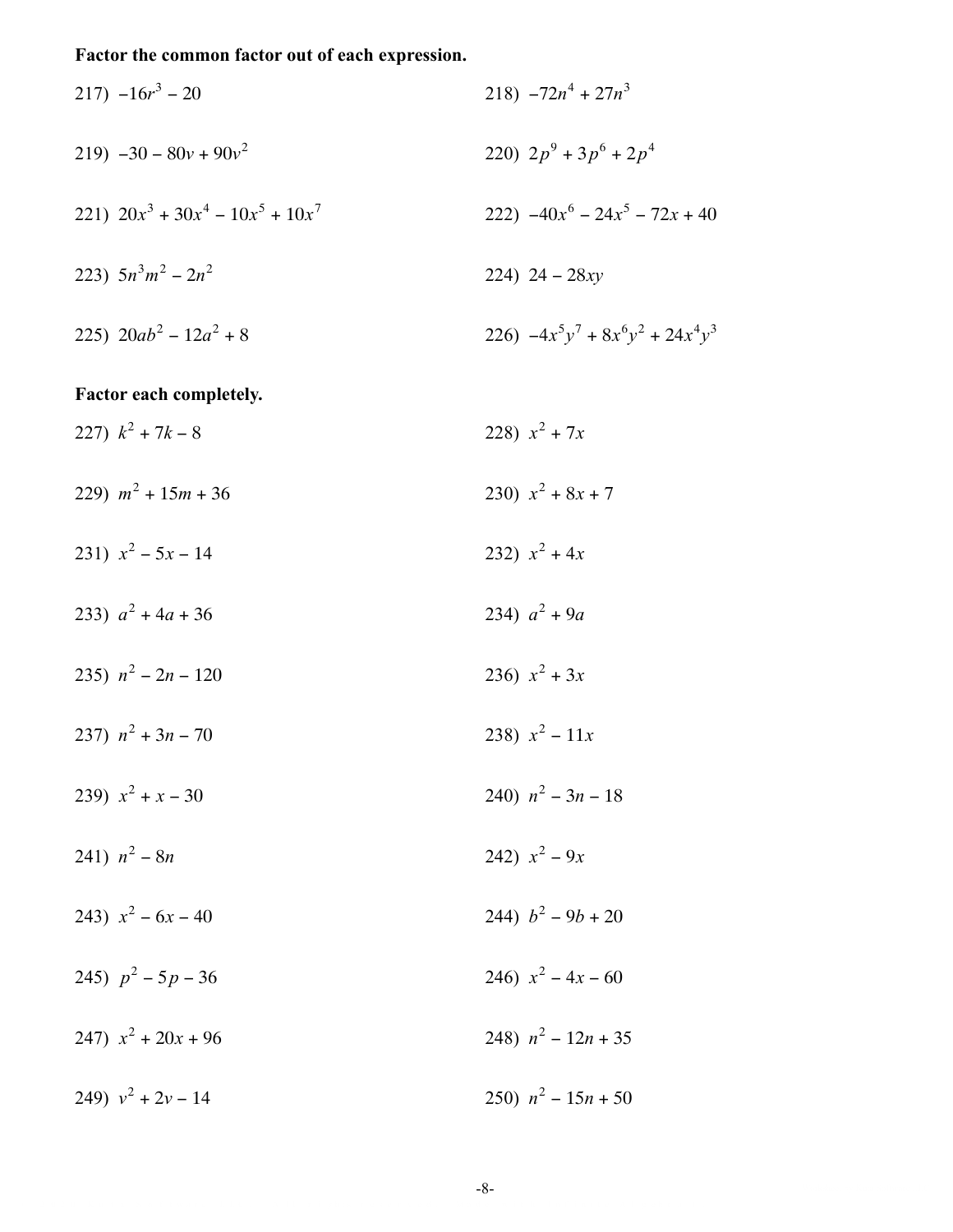251) 
$$
5x^2 + 13x - 28
$$
  
\n252)  $2b^2 - 11b + 15$   
\n253)  $11x^2 - 91x + 24$   
\n255)  $5r^2 + 14r + 8$   
\n256)  $11v^2 + 2v$   
\n257)  $10n^2 + 19n - 12$   
\n258)  $4n^2 + 37n + 40$   
\n259)  $4p^2 + 52p + 168$   
\n261)  $15k^2 - 6k$   
\n262)  $4v^2 + 34v - 60$   
\n263)  $x^2 - 4$   
\n264)  $p^2 - 1$   
\n265)  $m^2 - 16$   
\n266)  $16n^2 - 25$   
\n267)  $100n^2 - 16$   
\n268)  $36p^2 - 64$   
\n269)  $32r^2 - 50$   
\n270)  $5x^2 - 45$ 

## Solve each equation by factoring.

271)  $x^2 - 14x + 49 = 0$ 272)  $v^2 - 3v - 4 = 0$ 

273)  $k^2 + 9k + 24 = 4$ 274)  $x^2 - 11x + 26 = -2$ 

275)  $x^2 - 2x = 3$ 276)  $b^2 = -7 - 8b$ 

277) 
$$
b^2 + 12b + 1 = 1 + 4b
$$
  
278)  $-7a^2 + 11a = -8a^2 - 24$ 

279)  $4x^2 + 12x - 160 = 0$ 280)  $5x^2 + 15x - 200 = 0$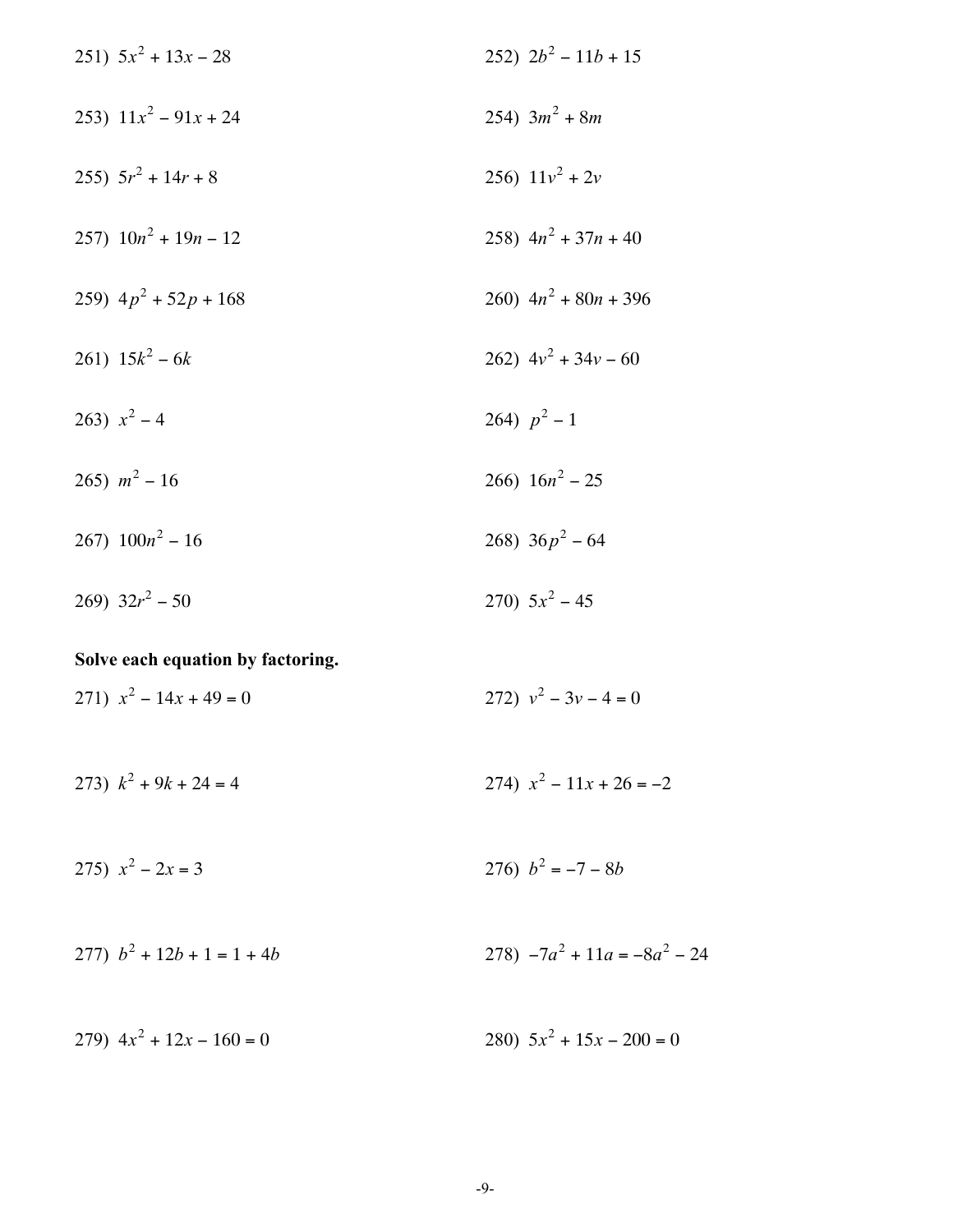# Solve each equation by taking square roots.

281) 
$$
n^2 = -11
$$
  
\n282)  $v^2 = 16$   
\n283)  $-6m^2 = -150$   
\n284)  $-2r^2 = -2$   
\n285)  $7 + 36n^2 = 16$   
\n286)  $-9 + 100m^2 = 0$   
\n287)  $n^2 = 30$   
\n288)  $b^2 = 42$   
\n290)  $-2x^2 = -132$   
\n291)  $-9 - 2v^2 = -135$   
\n292)  $8a^2 + 1 = -75$ 

## Solve each equation with the quadratic formula.

293) 
$$
4n^2 - 9 = 0
$$
  
294)  $9p^2 - 12p + 3 = -3$ 

$$
295) \ \ n^2 - 4 = -3n \ \ 296) \ \ 4n^2 + 1 = 0
$$

$$
297) r2 - 2r - 11 = 9
$$
 298)  $3m2 - 10 = 4m$ 

$$
f_{\rm{max}}(x)
$$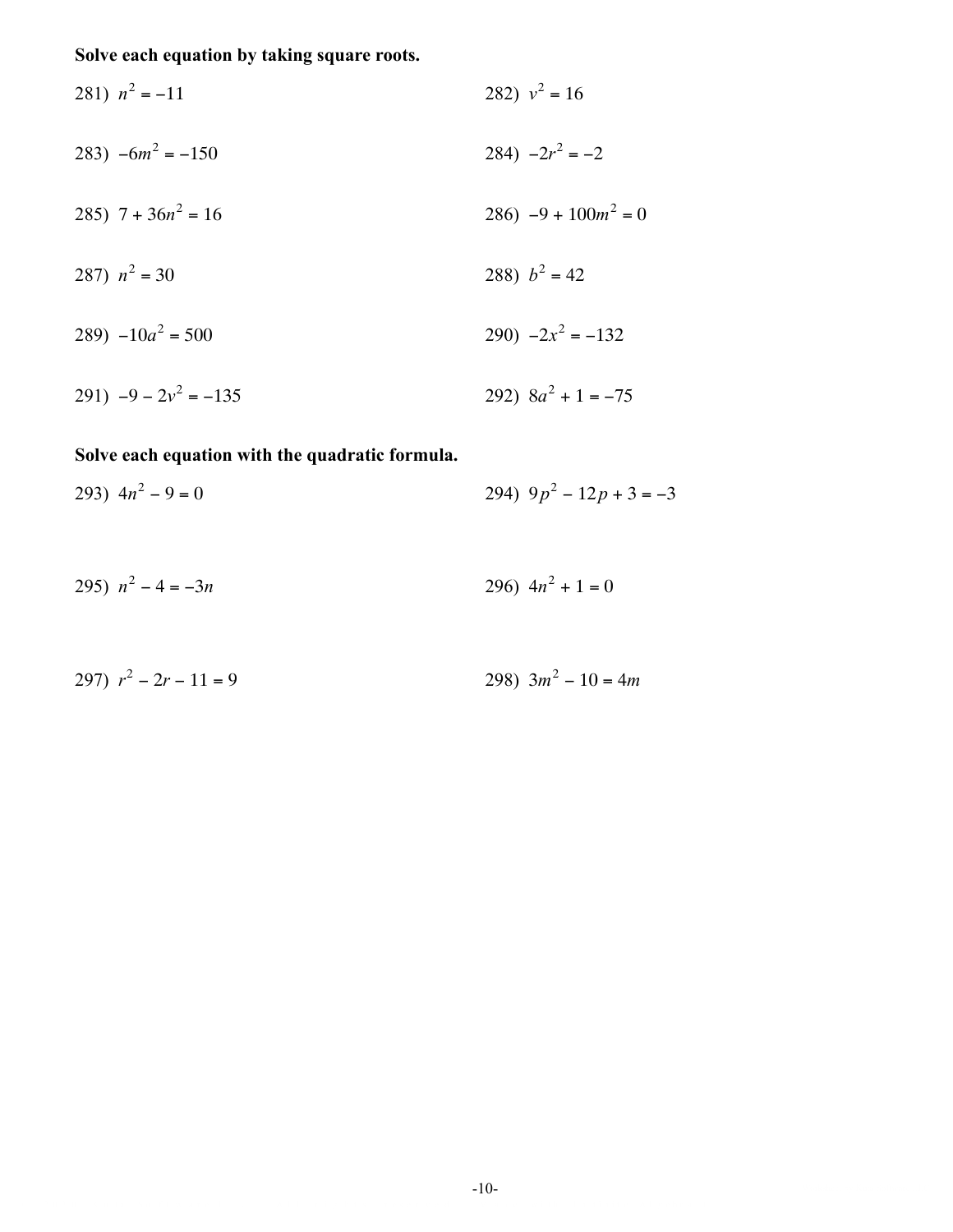Answers to Your goal is to work on this for 10 minutes, 4 days a week over the summer.

| $1) -18$                          | $2) -23$                                                               | 3) 10                                       | 4) 23             |
|-----------------------------------|------------------------------------------------------------------------|---------------------------------------------|-------------------|
| 5) 7                              | 6)9                                                                    | $7) -3$                                     | 8) 8              |
| 9) 0                              | 10)18                                                                  | $11) -11$                                   | 12)3              |
| $13) -5$                          | $14) -13$                                                              | $15) -6$                                    | $16) -15$         |
| $17) -8$                          | $18) -2$                                                               | $19) -20$                                   | $20) -13$         |
|                                   |                                                                        |                                             |                   |
| 21) 22                            | 22) 5                                                                  | 23) 15                                      | 24) 12            |
| $25) -3$                          | $26) -17$                                                              | 27)0                                        | $28) -24$         |
| 29) 5                             | $30) -22$                                                              | 31) 2                                       | $32) -3$          |
| $33) -35$                         | 34) 23                                                                 | 35) 33                                      | 36) 48            |
| $37) -36$                         | $38) -12$                                                              | $39) - 39$                                  | $40) -21$         |
| $41) -4$                          | $42) -1$                                                               | 43) 1                                       | 44) 5             |
| 45) 7                             | $46) -17$                                                              | $47) -6$                                    | $48) -10$         |
| $(49) -18$                        | 50) 8                                                                  | $51) - 8$                                   | 52) 4             |
| $53) -6$                          | 54) 30                                                                 | $55) -19$                                   | 56) 19            |
| 57) 4                             | 58) 1                                                                  | $59) -2$                                    | 60)8              |
| 61) $-3$                          | 62)1                                                                   | 63)0                                        | $64) -9$          |
| $65) -3$                          | $66$ ) $-8$                                                            | $67)$ 4                                     | $68) -5$          |
| 69) 20                            | 70) 4                                                                  | 71) 5                                       | $72) -2$          |
| $73) -20$                         | $74) -3$                                                               | 75) 8                                       | 76) 20            |
| $77) -28$                         | $78) -4$                                                               | 79) 10                                      | 80) 5             |
| 81) 9                             | 82) 49                                                                 | 83) 15                                      | $84) -38$         |
| $85) -32$                         | $86) -4$                                                               | 87) 5                                       | $88) -32$         |
| $89) -2$                          | 90) 21                                                                 | 91) 3                                       | 92) 7             |
| $93) -15$                         | 94) 64                                                                 | 95) 21                                      | $96 - 8$          |
| $97) -7$                          | 98) 3                                                                  | $99) -3$                                    | $100$ ) $-8$      |
| $101) -2$                         | 102)10                                                                 | $103) -1$                                   | 104) 12           |
| 105)8                             | $106)$ 99                                                              | 107)39                                      | 108) 17           |
| $109) -36$                        | $110)$ 22                                                              | 111) $2k-4$                                 | 112) $-8p$        |
| 113) $-9n$                        | 114) $6r$                                                              | 115) $n + 6$                                | $116) -11k$       |
| $117) -8 + 6x$                    | $118) -11x$                                                            | 119) $4n + 4$                               | $120) - 15m$      |
| 121) $12m - 48$ 122) $5x + 10x^2$ |                                                                        | 123) $-36v - 48$ 124) $2r - 14r^2$          |                   |
| $125) -11x - 22$                  | 126) $35x - 50x^2$                                                     | 127) $22x^2 - 110x$                         | 128) $-18 - 27p$  |
| 129) $55p^2 - 50p$                | $130) - 10k - 110$                                                     | $131) -20a + 13$ $132) -8a - 11$            |                   |
| 133) $2x - 23$                    | 134) $-75x^2 - 96x$                                                    | $135) -5m + 39$                             | 136) $50n - 128$  |
| $137) -5n + 22$ 138) $37 - 16k$   |                                                                        | $139) -28n^2 - 18n$ $140) -35 + 30m$        |                   |
|                                   | 141) $-5k + 77 + 45k^2$ 142) $-5 + 13a - 30a^2$ 143) $7 - 59m - 30m^2$ |                                             |                   |
| 144) $-42x + 144 + 72x^2$         | 145) $13b - 83$                                                        | 146) $32n^2 + 27n$                          |                   |
| 147) $43b - 27 - 50b^2$           | 148) $-54x - 90x^2$                                                    | 149) $-7 + 26k + 10k^2$ 150) $-11a + 35a^2$ |                   |
| 151) $\{7\}$                      | 152) $\{-9\}$                                                          | 153) $\{-15\}$                              | $154)$ $-16$      |
| 155) $ 9 $                        | 156) $\{15\}$                                                          | 157) $ 20 $                                 | 158) $ 6 $        |
|                                   | 160) $\{-19\}$                                                         |                                             |                   |
| 159) $ 12 $                       |                                                                        | 161) $ 3 $                                  | 162) $\{-1\}$     |
| $163)$ {6}                        | 164) $ 8 $                                                             | 165) $\{-10\}$                              | 166) $ 5 $        |
| 167) $\{10\}$                     | 168) $\{-3\}$                                                          | 169) $ 1 $                                  | 170) $ 3 $        |
| 171) $\{1\}$                      | 172) $ 0 $                                                             | 173) $\{9\}$                                | 174) No solution. |
| 175) $ 6 $                        | 176) $ 0 $                                                             | 177) $ 0 $                                  | 178) $\{-2\}$     |
| 179) $ 5 $                        | 180) $ 1 $                                                             | 181) $ 4 $                                  | 182) $\{-14\}$    |
| 183) $\{12\}$                     | 184) $\{-1\}$                                                          | 185) $-18p^4 - 6p^3 + 3p$                   |                   |
|                                   |                                                                        | $-11-$                                      |                   |